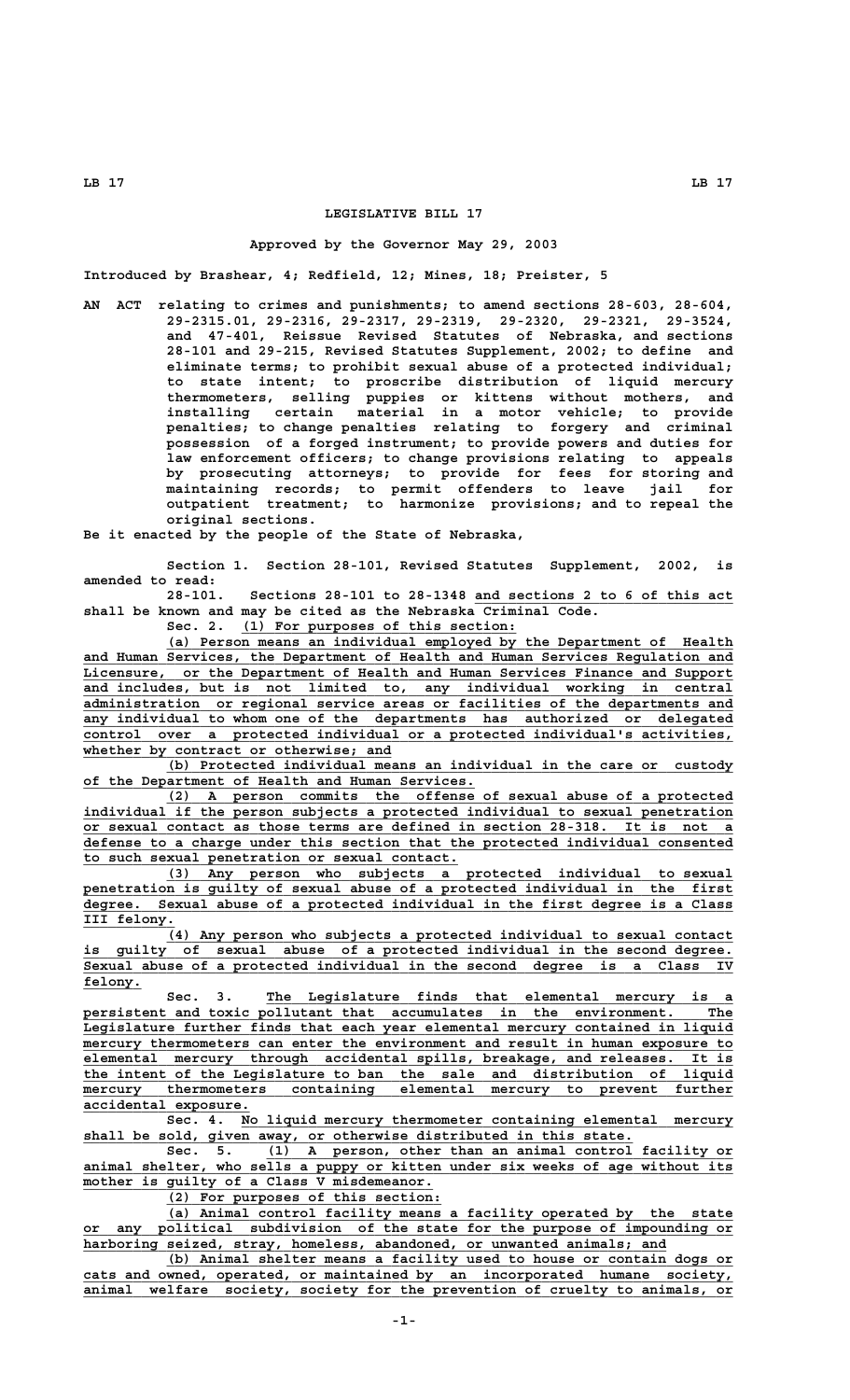**\_\_\_\_\_\_\_\_\_\_\_\_\_\_\_\_\_\_\_\_\_\_\_\_\_\_\_\_\_\_\_\_\_\_\_\_\_\_\_\_\_\_\_\_\_\_\_\_\_\_\_\_\_\_\_\_\_\_\_\_\_\_\_\_\_\_\_\_\_\_\_\_\_\_\_\_\_\_ other nonprofit organization devoted to the welfare, protection, and humane \_\_\_\_\_\_\_\_\_\_\_\_\_\_\_\_\_\_\_\_\_\_\_\_\_\_ treatment of such animals.**

 **\_\_\_\_\_\_\_\_\_\_\_\_\_\_\_\_\_\_\_\_\_\_\_\_\_\_\_\_\_\_\_\_\_\_\_\_\_\_\_\_\_\_\_\_\_\_\_\_\_\_\_\_\_\_\_\_ Sec. 6. (1) No person shall knowingly install or reinstall in a \_\_\_\_\_\_\_\_\_\_\_\_\_\_\_\_\_\_\_\_\_\_\_\_\_\_\_\_\_\_\_\_\_\_\_\_\_\_\_\_\_\_\_\_\_\_\_\_\_\_\_\_\_\_\_\_\_\_\_\_\_\_\_\_\_\_\_\_\_\_\_\_\_\_\_\_\_\_ motor vehicle, as part of the motor vehicle's inflatable restraint system, any \_\_\_\_\_\_\_\_\_\_\_\_\_\_\_\_\_\_\_\_\_\_\_\_\_\_\_\_\_\_\_\_\_\_\_\_\_\_\_\_\_\_\_\_\_\_\_\_\_\_\_\_\_\_\_\_\_\_\_\_\_\_\_\_\_\_\_\_\_\_\_\_\_\_\_\_\_\_ object or material other than an air bag designed for the make, model, and \_\_\_\_\_\_\_\_\_\_\_\_\_\_\_\_\_\_\_\_\_\_\_\_\_\_ year of the motor vehicle.**

 **\_\_\_\_\_\_\_\_\_\_\_\_\_\_\_\_\_\_\_\_\_\_\_\_\_\_\_\_\_\_\_\_\_\_\_\_\_\_\_\_\_\_\_\_\_\_\_\_\_\_\_\_\_\_\_\_\_\_\_\_\_\_\_\_\_\_\_\_ (2) A person violating this section is guilty of a Class I misdemeanor. \_\_\_\_\_\_\_\_\_\_\_\_**

**Sec. 7. Section 28-603, Reissue Revised Statutes of Nebraska, is amended to read:**

**28-603. (1) Whoever, with intent to deceive or harm, falsely makes, completes, endorses, alters, or utters any written instrument which is or purports to be, or which is calculated to become or to represent if completed, a written instrument which does or may evidence, create, transfer, terminate, or otherwise affect a legal right, interest, obligation, or status, commits forgery in the second degree.**

**(2) Forgery in the second degree is a Class III felony when the face value, or purported face value, or the amount of any proceeds wrongfully procured or intended to be procured by the use of such instrument, is three ————** hundred one thousand dollars or more.

**(3) Forgery in the second degree is a Class IV felony when the face** value or amount of proceeds exceeds seventy five three hundred dollars but is less than three hundred one thousand dollars.

**(4) Forgery in the second degree is a Class I misdemeanor when the** face value or amount of proceeds is seventy five three hundred dollars or  **less.**

**Sec. 8. Section 28-604, Reissue Revised Statutes of Nebraska, is amended to read:**

**28-604. (1) Whoever, with knowledge that it is forged and with intent to deceive or harm, possesses any forged instrument covered by section 28-602 or 28-603 commits criminal possession of a forged instrument.**

**(2) Criminal possession of a forged instrument prohibited by section 28-602 is a Class IV felony.**

**(3) Criminal possession of a forged instrument prohibited by section** 28-603, the amount or value of which is three hundred one thousand dollars or **more, is a Class IV felony.**

**(4) Criminal possession of a forged instrument prohibited by section** 28-603, the amount or value of which is more than seventy five three hundred dollars but less than <del>three hundred</del> one thousand dollars, is a Class I  **misdemeanor.**

**(5) Criminal possession of a forged instrument prohibited by section ———————————— \_\_\_\_\_\_\_\_\_\_\_\_\_ 28-603, the amount or value of which is seventy-five three hundred dollars or less, is a Class II misdemeanor.**

**Sec. 9. Section 29-215, Revised Statutes Supplement, 2002, is amended to read:**

29-215. (1) Every sheriff, deputy sheriff, marshal, deputy marshal,  $\texttt{policy}$  officer, or peace officer as defined in subdivision  $\{15\}$  of section **49-801 shall have A law enforcement officer has the power and authority to enforce the laws of this state and of the political subdivision which employs the law enforcement officer or otherwise perform the functions of that office** anywhere within his or her primary jurisdiction. Primary jurisdiction shall mean the geographic area within territorial limits of the state or political subdivision which employs the law enforcement officer.

(2) Any such law enforcement officer who is within this state, but beyond the territorial limits of his or her primary jurisdiction, shall have  **\_\_\_ has the power and authority to enforce the laws of this state or any legal ordinance of any city or incorporated village or otherwise perform the functions of his or her office, including the authority to arrest and detain** suspects, as if enforcing the laws or performing the functions within the **territorial limits of his or her primary jurisdiction in the following cases: ——————————— —————— ——**

**(a) Any such law enforcement officer, if in a fresh attempt to apprehend a person suspected of committing a felony, may follow such person into any other jurisdiction in this state and there arrest and detain such person and return such person to the law enforcement officer's primary jurisdiction;**

**(b) Any such law enforcement officer, if in a fresh attempt to apprehend a person suspected of committing a misdemeanor or a traffic infraction, may follow such person anywhere in an area within twenty-five miles of the boundaries of the law enforcement officer's primary jurisdiction and there arrest and detain such person and return such person to the law enforcement officer's primary jurisdiction;**

**(c) Any such law enforcement officer shall have such enforcement and**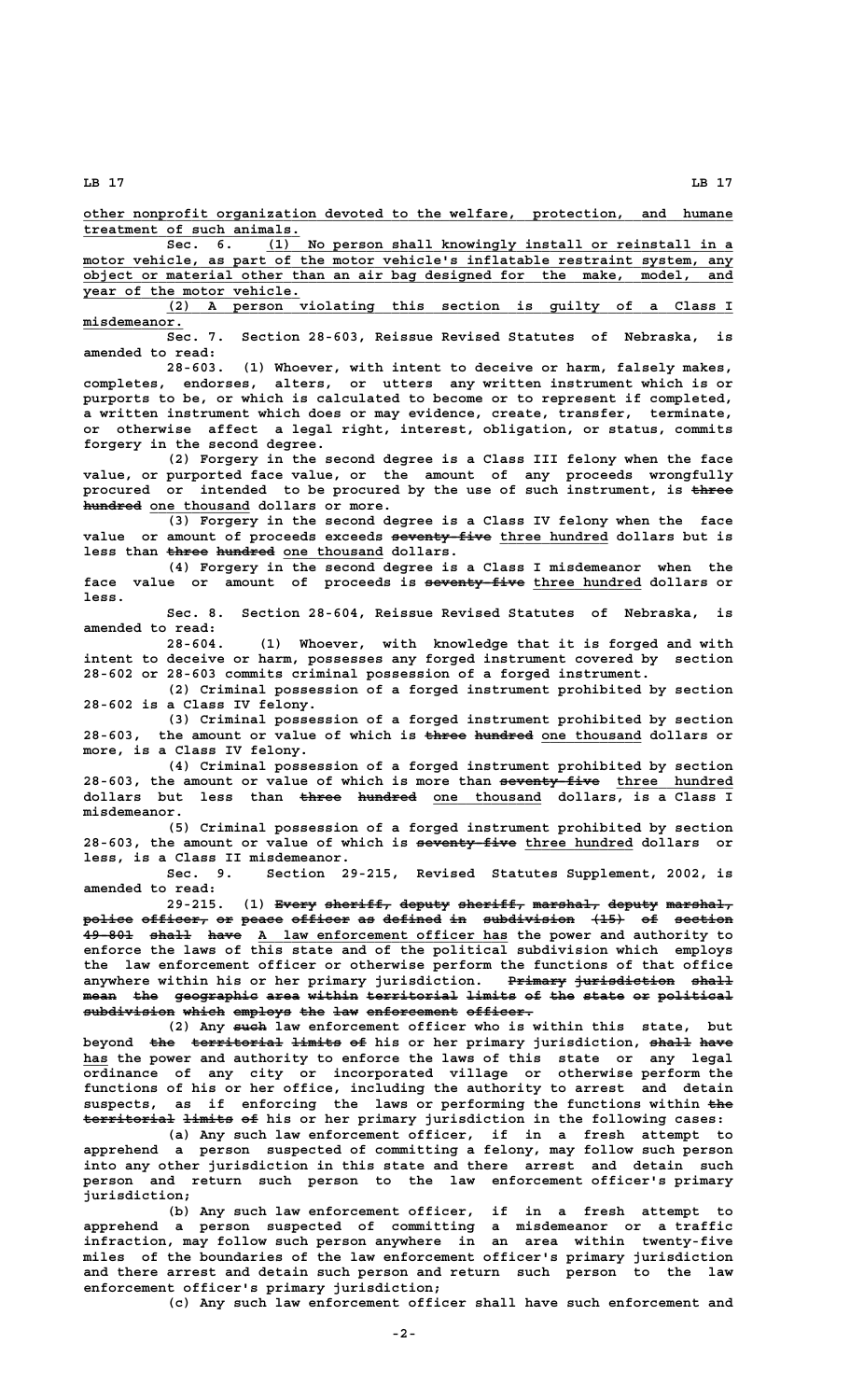**arrest and detention authority when responding to a call in which a local, state, or federal law enforcement officer is in need of assistance. A law enforcement officer in need of assistance shall mean (i) a law enforcement officer whose life is in danger or (ii) a law enforcement officer who needs assistance in making an arrest and the suspect (A) will not be apprehended unless immediately arrested, (B) may cause injury to himself or herself or others or damage to property unless immediately arrested, or (C) may destroy or conceal evidence of the commission of a crime; and**

**(d) Any municipality or county may, under the provisions of the Interlocal Cooperation Act or the Joint Public Agency Act, enter into a contract with any other municipality or county for law enforcement services or joint law enforcement services. Under such an agreement, law enforcement \_ personnel may have such enforcement authority within the jurisdiction of each of the participating political subdivisions if provided for in the agreement. Unless otherwise provided in the agreement, each participating political \_ subdivision shall provide liability insurance coverage for its own law enforcement personnel as provided in section 13-1802.**

 **\_\_\_\_\_\_\_\_\_\_\_\_\_\_\_\_\_\_\_\_\_\_\_\_\_\_\_\_\_\_\_\_\_\_\_\_\_\_\_\_\_\_\_\_\_\_\_\_\_\_\_\_\_\_\_\_\_\_\_\_\_\_\_\_\_\_\_\_ (3) When probable cause exists to believe that a person is operating \_\_\_\_\_\_\_\_\_\_\_\_\_\_\_\_\_\_\_\_\_\_\_\_\_\_\_\_\_\_\_\_\_\_\_\_\_\_\_\_\_\_\_\_\_\_\_\_\_\_\_\_\_\_\_\_\_\_\_\_\_\_\_\_\_\_\_\_\_\_\_\_\_\_\_\_\_\_ or in the actual physical control of any motor vehicle, motorboat, or aircraft** while under the influence of alcoholic liquor or of any drug or otherwise in violation of section 28-1465, 28-1466, 28-1472, 37-1254.01, 37-1254.02,  **\_\_\_\_\_\_\_\_\_\_\_\_\_\_\_\_\_\_\_\_\_\_\_\_\_\_\_\_\_\_\_\_\_\_\_\_\_\_\_\_\_\_\_\_\_\_\_\_\_\_\_\_\_\_\_\_\_\_\_\_\_\_\_\_\_\_\_\_\_\_\_\_\_\_\_\_\_\_ violation of section 28-1465, 28-1466, 28-1472, 37-1254.01, 37-1254.02, \_\_\_\_\_\_\_\_\_\_\_\_\_\_\_\_\_\_\_\_\_\_\_\_\_\_\_\_\_\_\_\_\_\_\_\_\_\_\_\_\_\_\_\_\_\_\_\_\_\_\_\_\_\_\_\_\_\_\_\_\_\_\_\_\_\_\_\_\_\_\_\_\_\_\_\_\_\_ 60-4,163, 60-4,164, 60-6,196, 60-6,197, 60-6,211.01, or 60-6,211.02, the law \_\_\_\_\_\_\_\_\_\_\_\_\_\_\_\_\_\_\_\_\_\_\_\_\_\_\_\_\_\_\_\_\_\_\_\_\_\_\_\_\_\_\_\_\_\_\_\_\_\_\_\_\_\_\_\_\_\_\_\_\_\_\_\_\_\_\_\_\_\_\_\_\_\_\_\_\_\_ enforcement officer has the power and authority to do any of the following or \_\_\_\_\_\_\_\_\_\_\_\_\_\_\_\_\_\_\_\_\_\_\_\_ any combination thereof:**

 **\_\_\_\_\_\_\_\_\_\_\_\_\_\_\_\_\_\_\_\_\_\_\_\_\_\_\_\_\_\_\_\_\_\_\_\_\_\_\_\_\_\_\_\_\_\_\_\_\_\_\_\_\_\_\_\_\_\_\_\_\_\_\_\_\_\_\_\_ (a) Transport such person to a facility outside of the law \_\_\_\_\_\_\_\_\_\_\_\_\_\_\_\_\_\_\_\_\_\_\_\_\_\_\_\_\_\_\_\_\_\_\_\_\_\_\_\_\_\_\_\_\_\_\_\_\_\_\_\_\_\_\_\_\_\_\_\_\_\_\_\_\_\_\_\_\_\_\_\_\_\_\_\_\_\_ enforcement officer's primary jurisdiction for appropriate chemical testing of** the person;

 **\_\_\_\_\_\_\_\_\_\_\_\_\_\_\_\_\_\_\_\_\_\_\_\_\_\_\_\_\_\_\_\_\_\_\_\_\_\_\_\_\_\_\_\_\_\_\_\_\_\_\_\_\_\_\_\_\_\_\_\_\_\_\_\_\_\_\_\_ (b) Administer outside of the law enforcement officer's primary \_\_\_\_\_\_\_\_\_\_\_\_\_\_\_\_\_\_\_\_\_\_\_\_\_\_\_\_\_\_\_\_\_\_\_\_\_\_\_\_\_\_\_\_\_\_\_\_\_\_\_\_\_\_\_\_\_\_\_\_\_\_ jurisdiction any post-arrest test advisement to the person; or**

 **\_\_\_\_\_\_\_\_\_\_\_\_\_\_\_\_\_\_\_\_\_\_\_\_\_\_\_\_\_\_\_\_\_\_\_\_\_\_\_\_\_\_\_\_\_\_\_\_\_\_\_\_\_\_\_\_\_\_\_\_\_\_\_\_\_\_\_\_ (c) With respect to such person, perform other procedures or \_\_\_\_\_\_\_\_\_\_\_\_\_\_\_\_\_\_\_\_\_\_\_\_\_\_\_\_\_\_\_\_\_\_\_\_\_\_\_\_\_\_\_\_\_\_\_\_\_\_\_\_\_\_\_\_\_\_\_\_\_\_\_\_\_\_\_\_\_\_\_\_\_\_\_\_\_\_ functions outside of the law enforcement officer's primary jurisdiction which \_\_\_\_\_\_\_\_\_\_\_\_\_\_\_\_\_\_\_\_\_\_\_\_\_\_\_\_\_\_\_\_\_\_\_\_\_\_\_\_\_\_\_\_\_\_\_\_\_\_\_\_\_\_\_\_\_\_\_\_\_\_\_\_\_\_\_\_\_\_\_\_\_\_\_\_\_\_ are directly and solely related to enforcing the laws that concern a person \_\_\_\_\_\_\_\_\_\_\_\_\_\_\_\_\_\_\_\_\_\_\_\_\_\_\_\_\_\_\_\_\_\_\_\_\_\_\_\_\_\_\_\_\_\_\_\_\_\_\_\_\_\_\_\_\_\_\_\_\_\_\_\_\_\_\_\_\_\_\_\_\_\_\_\_\_\_ operating or being in the actual physical control of any motor vehicle, \_\_\_\_\_\_\_\_\_\_\_\_\_\_\_\_\_\_\_\_\_\_\_\_\_\_\_\_\_\_\_\_\_\_\_\_\_\_\_\_\_\_\_\_\_\_\_\_\_\_\_\_\_\_\_\_\_\_\_\_\_\_\_\_\_\_\_\_\_\_\_\_\_\_\_\_\_\_ motorboat, or aircraft while under the influence of alcoholic liquor or of any \_\_\_\_\_\_\_\_\_\_\_\_\_\_\_\_\_\_\_\_\_\_\_\_\_\_\_\_\_\_\_\_\_\_\_\_\_\_\_\_\_\_\_\_\_\_\_\_\_\_\_\_\_\_\_\_\_\_\_\_\_\_\_\_\_\_\_\_\_\_\_\_\_\_\_\_\_\_ other drug or otherwise in violation of section 28-1465, 28-1466, 28-1472, \_\_\_\_\_\_\_\_\_\_\_\_\_\_\_\_\_\_\_\_\_\_\_\_\_\_\_\_\_\_\_\_\_\_\_\_\_\_\_\_\_\_\_\_\_\_\_\_\_\_\_\_\_\_\_\_\_\_\_\_\_\_\_\_\_\_\_\_\_\_\_\_\_\_\_\_\_\_ 37-1254.01, 37-1254.02, 60-4,163, 60-4,164, 60-6,196, 60-6,197, 60-6,211.01, or 60-6,211.02. \_\_\_\_\_\_\_\_\_\_\_\_\_\_\_**

 **\_\_\_\_\_\_\_\_\_\_\_\_\_\_\_\_\_\_\_\_\_\_\_\_\_\_\_\_\_\_\_\_\_ (4) For purposes of this section:**

 **\_\_\_\_\_\_\_\_\_\_\_\_\_\_\_\_\_\_\_\_\_\_\_\_\_\_\_\_\_\_\_\_\_\_\_\_\_\_\_\_\_\_\_\_\_\_\_\_\_\_\_\_\_\_\_\_\_\_\_\_\_\_\_\_\_\_\_\_ (a) Law enforcement officer has the same meaning as peace officer as \_\_\_\_\_\_\_\_\_\_\_\_\_\_\_\_\_\_\_\_\_\_\_\_\_\_\_\_\_\_\_\_\_\_\_\_\_\_\_\_\_\_\_\_\_\_\_\_\_\_\_\_\_\_\_\_\_\_\_\_\_\_\_\_\_\_\_\_\_\_\_\_\_\_\_\_\_\_ defined in section 49-801 and also includes conservation officers of the Game \_\_\_\_\_\_\_\_\_\_\_\_\_\_\_\_\_\_\_\_\_\_\_\_\_ and Parks Commission; and**

 **\_\_\_\_\_\_\_\_\_\_\_\_\_\_\_\_\_\_\_\_\_\_\_\_\_\_\_\_\_\_\_\_\_\_\_\_\_\_\_\_\_\_\_\_\_\_\_\_\_\_\_\_\_\_\_\_\_\_\_\_\_\_\_\_\_\_\_\_ (b) Primary jurisdiction means the geographic area within the \_\_\_\_\_\_\_\_\_\_\_\_\_\_\_\_\_\_\_\_\_\_\_\_\_\_\_\_\_\_\_\_\_\_\_\_\_\_\_\_\_\_\_\_\_\_\_\_\_\_\_\_\_\_\_\_\_\_\_\_\_\_\_\_\_\_\_\_\_\_\_\_\_\_\_\_\_\_ territorial limits of the state or political subdivision which employs the law** enforcement officer.

 **\_\_\_\_\_\_\_\_\_\_\_\_\_\_\_\_\_\_\_\_\_\_\_\_\_\_\_\_\_\_\_\_\_\_\_\_\_\_\_\_\_\_\_\_\_\_\_\_\_\_\_\_\_\_\_ Sec. 10. For purposes of sections 29-2315.01 to 29-2325, \_\_\_\_\_\_\_\_\_\_\_\_\_\_\_\_\_\_\_\_\_\_\_\_\_\_\_\_\_\_\_\_\_\_\_\_\_\_\_\_\_\_\_\_\_\_\_\_\_\_\_\_\_\_\_\_\_\_\_\_\_\_\_\_\_\_\_\_\_\_\_\_\_\_\_\_\_\_ prosecuting attorney means a county attorney, city attorney, or designated attorney. \_\_\_\_\_\_\_\_\_**

**Sec. 11. Section 29-2315.01, Reissue Revised Statutes of Nebraska, is amended to read:**

 **—————— \_\_\_\_\_\_\_\_\_\_\_ 29-2315.01. The county prosecuting attorney may take exception to any ruling or decision of the court made during the prosecution of a cause by presenting to the trial court the application for leave to docket an appeal with reference to the rulings or decisions of which complaint is made. Such application shall contain a copy of the ruling or decision complained of, the** basis and reasons for objection thereto, and a statement by the <del>county</del>  **\_\_\_\_\_\_\_\_\_\_\_ prosecuting attorney as to the part of the record he or she proposes to present to the appellate court. Such application shall be presented to the trial court within twenty days after the final order is entered in the cause, and upon presentation, if the trial court finds it is in conformity with the truth, the judge of the trial court shall sign the same and shall further indicate thereon whether in his or her opinion the part of the record which** the **eeunty** prosecuting attorney proposes to present to the appellate court is adequate for a proper consideration of the matter. The eounty prosecuting **attorney shall then present such application to the appellate court within thirty days from the date of the final order. If the application is granted,** the <del>county</del> prosecuting attorney shall within thirty days from such granting **order a bill of exceptions in accordance with section 29-2020 if such bill of exceptions is desired and otherwise proceed to obtain a review of the case as provided in section 25-1912.**

**Sec. 12. Section 29-2316, Reissue Revised Statutes of Nebraska, is amended to read:**

**29-2316. The judgment of the court in any action taken pursuant to**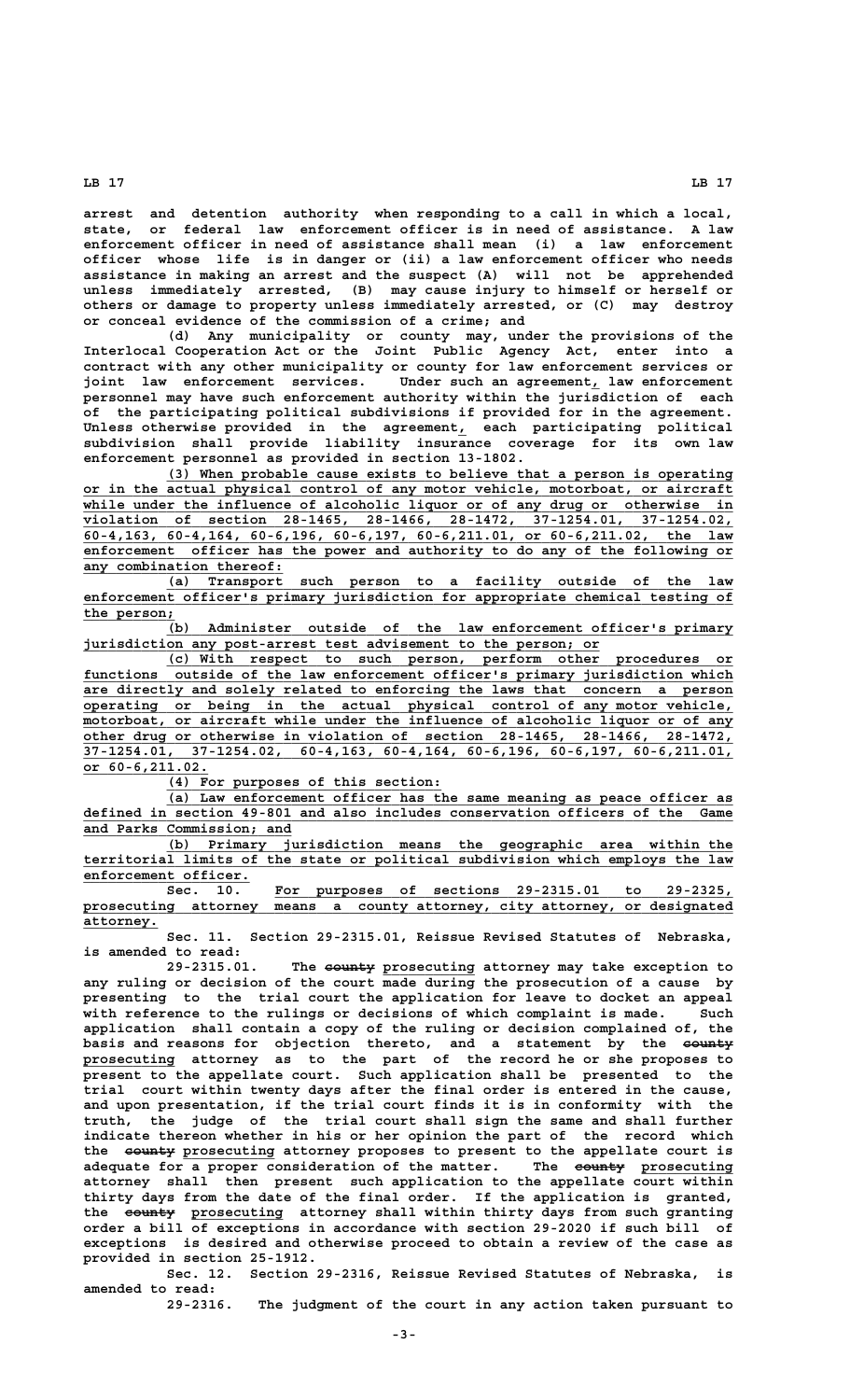**section 29-2315.01 shall not be reversed nor in any manner affected when the defendant in the trial court has been placed legally in jeopardy, but in such cases the decision of the appellate court shall determine the law to govern in any similar case which may be pending at the time the decision is rendered or which may thereafter arise in the state. When the decision of the appellate court establishes that the final order of the trial court was erroneous and the defendant had not been placed legally in jeopardy prior to the entry of** such erroneous order, the trial court may upon application of the eounty prosecuting attorney issue its warrant for the rearrest of the defendant and **the cause against him or her shall thereupon proceed in accordance with the law as determined by the decision of the appellate court.**

**Sec. 13. Section 29-2317, Reissue Revised Statutes of Nebraska, is amended to read:**

29-2317. (1) A prosecuting attorney<sub>7</sub> including any county attorney<sub>7</sub>  $\epsilon$ **ity attorney, or designated assistant,** may take exception to any ruling or **decision of the county court made during the prosecution of a cause by presenting to the court a notice of intent to take an appeal to the district court with reference to the rulings or decisions of which complaint is made.**

**(2) The notice shall contain a copy of the rulings or decisions complained of, the basis and reasons for objection thereto, and a statement by the prosecuting attorney as to the part of the record he or she proposes to present to the district court. The notice shall be presented to the court within twenty days after the final order is entered in the cause. If the court finds it is in conformity with the truth, the judge shall sign it and shall indicate thereon whether, in his or her opinion, the part of the record which the prosecuting attorney proposes to present to the district court is adequate for a proper consideration of the matter.**

**(3) The prosecuting attorney shall then file the notice in the district court within thirty days from the date of final order and within thirty days from the date of filing the notice shall file a bill of exceptions covering the part of the record referred to in the notice. Such appeal shall be on the record.**

**Sec. 14. Section 29-2319, Reissue Revised Statutes of Nebraska, is amended to read:**

**29-2319. (1) The judgment of the court in any action taken under the provisions of sections 29-2317 and 29-2318 shall not be reversed nor in any manner affected when the defendant in the trial court has been placed legally in jeopardy, but in such cases the decision of the district court shall determine the law to govern in any similar case which may be pending at the time the decision is rendered, or which may thereafter arise in the district.**

**(2) When the decision of the district court establishes that the final order of the trial court was erroneous and that the defendant had not been placed legally in jeopardy prior to the entry of such erroneous order, the trial court may upon application of the prosecuting attorney issue its warrant for the rearrest of the defendant and the cause against him the ——— \_\_\_ \_\_\_\_\_\_\_\_\_ defendant shall thereupon proceed in accordance with the law as determined by the decision of the district court.**

(3) When the district court affirms the final order of the trial **court,** the The prosecuting attorney may take exception to the any ruling or **decision of the district court in the manner provided by sections 29-2315.01 to 29-2316.**

**Sec. 15. Section 29-2320, Reissue Revised Statutes of Nebraska, is amended to read:**

**29-2320. Whenever a defendant is found guilty of a felony following a trial or the entry of a plea of guilty or tendering a plea of nolo —————— \_\_\_\_\_\_\_\_\_\_\_ contendere, the county prosecuting attorney charged with the prosecution of such defendant may appeal the sentence imposed if such attorney reasonably believes, based on all of the facts and circumstances of the particular case, that the sentence is excessively lenient.**

> **Sec. 16. Section 29-2321, Reissue Revised Statutes of Nebraska, is amended to read:**

> **29-2321. Appeals under section 29-2320 shall be taken as follows:** (1) Within ten days of the imposition of sentence, the eounty  **\_\_\_\_\_\_\_\_\_\_\_ prosecuting attorney shall request the approval of the Attorney General to proceed with such appeal. A copy of such request for approval shall be sent to the defendant or counsel for the defendant;**

**(2) If the Attorney General approves the request described in —————— \_\_\_\_\_\_\_\_\_\_\_ subdivision (1) of this section, the county prosecuting attorney shall file a notice of appeal indicating such approval in the district court. Such notice of appeal must be filed within twenty days of the imposition of sentence. A copy of the notice of appeal shall be sent to the defendant or counsel for the**